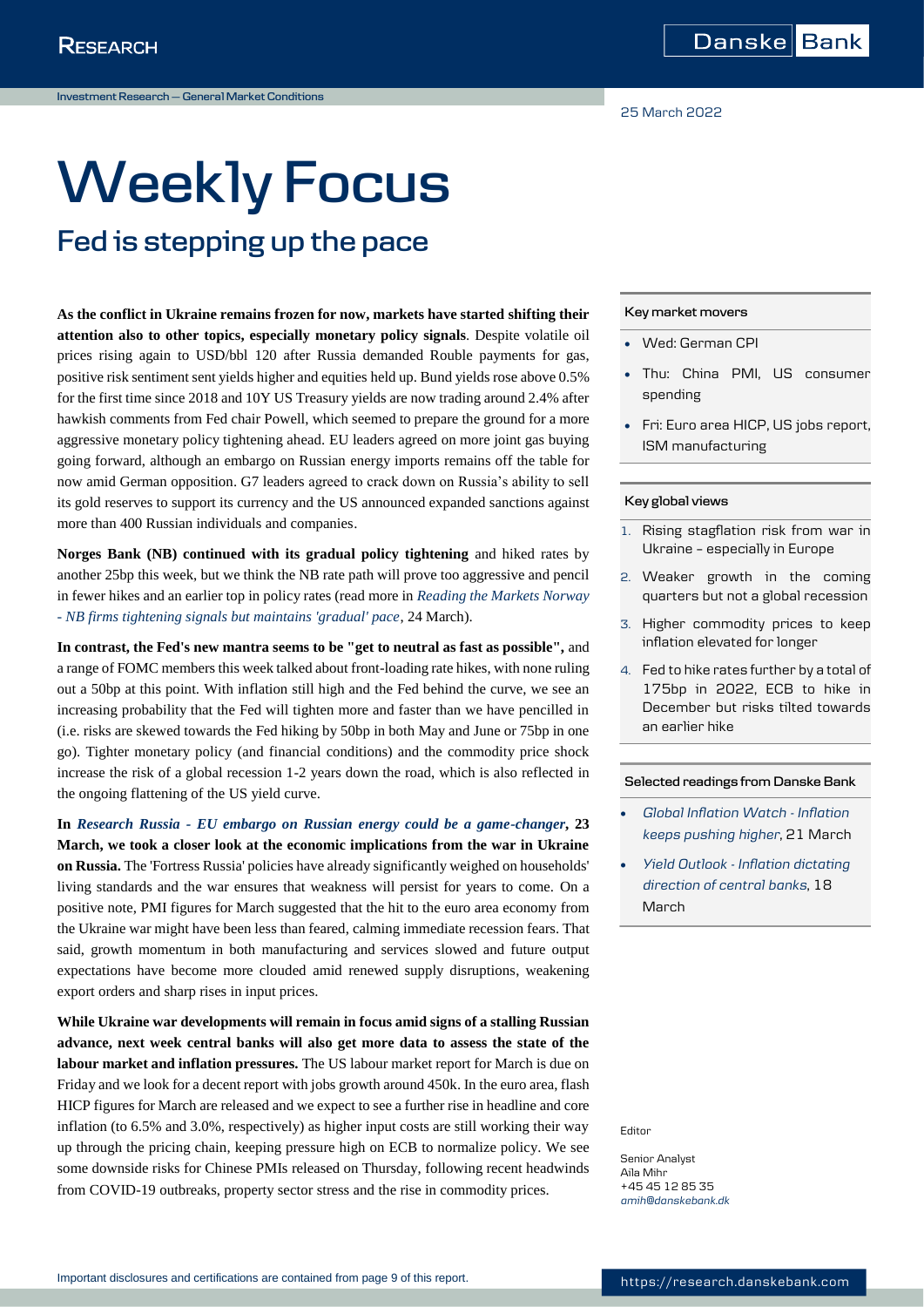## *0B***Scandi market movers**

 In **Denmark,** business confidence figures for March are due on Wednesday. Materials shortages have been significant and likely only exacerbated by the war in Ukraine. The war may also have shaved the top of demand in the service sector, especially given the high rate of inflation, which is eroding consumer purchasing power. This is also what the dive in consumer confidence indicates.

Thursday should bring registered unemployment for February. Ministry of Employment figures indicate the number of unemployed is set to decline by 3,000 between January and February, which is in line with our expectation that the labour market will become even tighter in 2022.

Revised national accounts figures for Q4 21 are due on Thursday. The likelihood of major revisions to demand components remains significant.

 Next week gives us the Economic Tendency Survey from National institute of Research (NIER), PMI for the manufacturing industry and February retail sales. All these three will be really interesting. If starting with the latter, inflation has been unexpectedly high during this year's first months, and despite that, retail sales figures came out strong in January but at the same time, December figures were week so probably a bit of bounce back from that. We expect February numbers to be much more muted on the back of high energy prices.

Russia's attack on Ukraine have resulted in a rush in commodity prices and both NIER and PMI will be interesting in the meaning too see how (and if) the sentiment among business have shifted. Already before the war, the sentiment had shifted against more normal levels expect from manufacturing which has been steady on a high level.

 In **Norway**, we expect registered unemployment to fall in March from 2.1% to 2.0%, which would be the lowest since October 2008. The number of vacancies remains high, which means that demand for labour is still very strong. If the jobless rate does not come down as much as we predict, it would probably be a result of growing matching problems in the labour market. We have seen global PMIs move more or less sideways in recent months and so expect Norway's to fall moderately to 54.0-55.0 in March. Once again, we will be keeping an eye on what delivery times and purchasing prices have to say about bottlenecks. Big power bills and a shift towards consumption of services following the reopening of the economy mean that retail sales probably fell in February. We tentatively predict a decrease in the region of 0.5% m/m.





## **Sentiment among businesses according to NIER**



## *Source: NIER and Macrobond Financial*

## **Lowest jobless rate for well over a decade in Norway?**

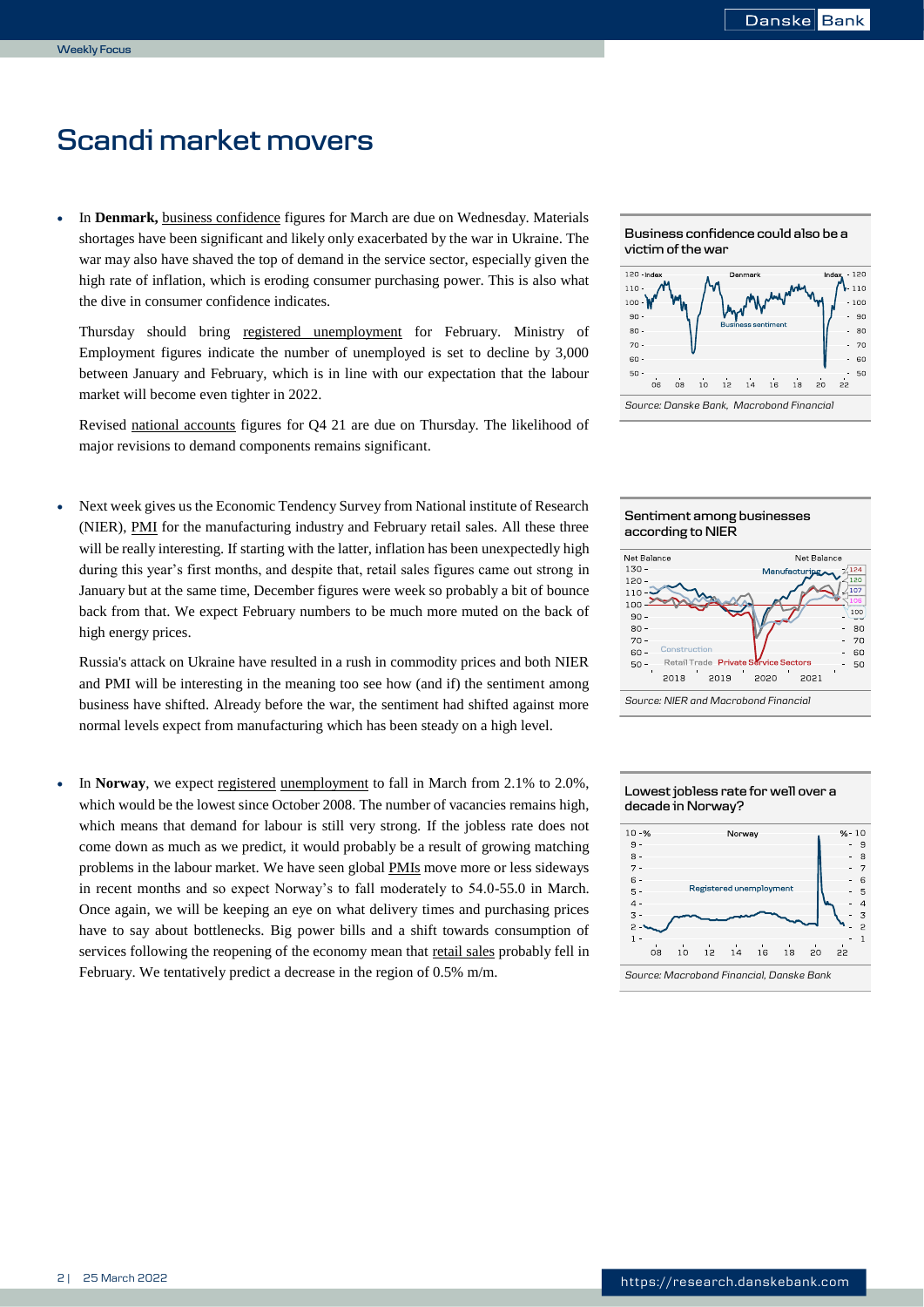## **Scandi update**

## **Denmark – Massive slump in consumer confidence**

The number of people in work rose by  $4,000$  in January – and that despite many coronarelated restrictions still affecting, for example, restaurants. The pace of job growth was lower than in the months prior to restrictions being imposed in December, but given that all trades and industries are fully included in the February figures, employment still seems to be rising at an unsustainable rate. The war in Ukraine is hitting demand among Danish companies, especially as consumers have to pay more for energy and so have less to spend on other items. Meanwhile, problems sourcing commodities and raw materials have only increased, and so the above factors may dampen demand for labour. That being said, demand has been very substantial, as have labour shortages – and therefore we do not expect more subdued demand to have any impact on the number of people in work.

Consumer confidence declined from -3.3 to -14.4 in March, which is the lowest level since the worst month of the financial crisis. The fall was driven by a drastic decline in consumer assessments of both their own finances and the entire country's economic situation now and in the future. The most obvious reasons for the massive fall are the war in Ukraine and high energy prices. Very substantial financial market volatility and the war have probably also triggered a general feeling of insecurity and disorder in the world, which is being reflected in consumer confidence. However, we would stress that we are in no sense in an economic crisis akin to the financial crisis, as the war is essentially a humanitarian and political problem.

Friday brought the first report on government finances for 2021, and it showed a very large surplus of DKK58.7bn in a year that to a great extent was marked by lockdowns, relief packages and expenses for test and trace. One explanation for the very substantial surplus is that the Danish economy bounced back faster than most expected. However, we have seen much greater surpluses than expected for a good many years now, which prompts the question of whether the Ministry of Finances is structurally too pessimistic and there is simply money available for more than assumed.

## **Sweden – Breman says "interest rate may need to be hiked earlier"**

Last week, Riksbank governor Ingves flagged for a coming change in the policy outlook and that it is reasonable to expect a rate hike sooner than 2024. This week the next deputy governor Anna Breman (hawk) in a speech stated similar. She argued that they cannot do anything about inflation being high now, but important to make sure it moves back to 2% over time, i.e. make sure expectations are well anchored. And that it is reasonable to hike earlier than previously projected, but could also adjust QE.

These changes in views comes from the unexpected high inflation prints, both in January and February. We agree that earlier hikes will be necessary and as stated in last week's Weekly Focus, we have updated our RB call now looking for a larger revamp of policy guidance at the next policy meeting in April. It may not fully be reflected in the repo path in April, but in the end we expect the Riksbank to deliver two rate hikes this year (Sep and Nov) and a third in February 2023.





| Markets pricing 178bp until end of |
|------------------------------------|
| 2024, i.e. very aggressive         |

| Incremental CB pricing - Annual (per calendar year) |            |            |            |
|-----------------------------------------------------|------------|------------|------------|
| As of 24-03-2022                                    | 2022       | 2023       | 2024       |
| Last datel                                          | 2022-12-29 | 2023-12-28 | 2024-12-27 |
| ECB                                                 | 51.5       | 85.5       | 2.3        |
| <b>FED</b>                                          | 187.5      | 41.1       | $-32.4$    |
| BoEl                                                | 130.4      | 29.3       | $-46.1$    |
| BoJ                                                 | 0.9        | 9.6        | 2.3        |
| <b>SNB</b>                                          | 36.9       | 82.8       | 8.7        |
| Riksbankl                                           | 74.6       | 82.8       | 20.2       |
| $\circ$ $\circ$ $\circ$ $\circ$ $\circ$ $\circ$     |            |            |            |

*Source: Danske Bank*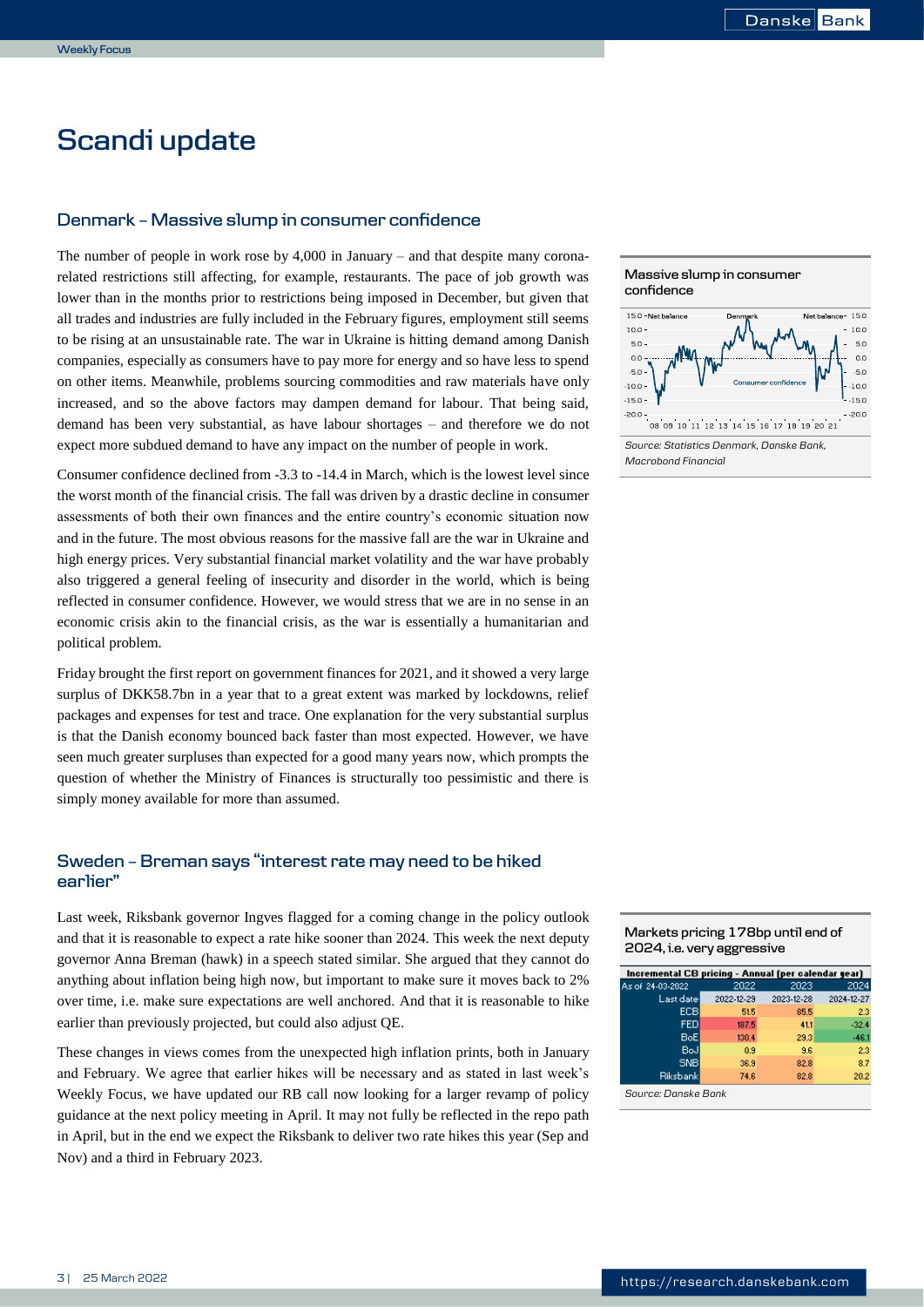## **Norway – Norges Bank expects policy rate to hit 2.5%**

As we expected, Norges Bank raised its policy rate by 25bp to 0.75% and signalled that it will most likely go up again in June. The projections in the accompanying monetary policy report then show two further hikes this year and another four in 2023, taking the policy rate to around 2.5% at the end of 2023. This is a marked upward revision from December and is a result of increased capacity utilisation, rising wage and price inflation, and higher interest rates among Norway's trading partners. The bank presents the balance of risks fairly neutrally: while wages and prices could rise faster than it expects, the war in Ukraine could bring weaker global growth than it is assuming. We largely share Norges Bank's view of the outlook for Norway, but we believe that the pressures in the economy will begin to ease earlier, during the first half of this year, as interest rates begin to hit demand. On the other hand, we anticipate a global slowdown as inflation undermines consumers' purchasing power and pushes up firms' costs. Energy prices will probably also remain relatively high, and central banks will not have the option of stimulating growth given the pace of inflation. We therefore expect the policy rate to be raised again in June, with Norges Bank then delivering two further hikes this year (September and December) but we expect only two more hikes next year (March and June). This would leave the policy rate at 2%, or slightly above the natural rate, from next summer.



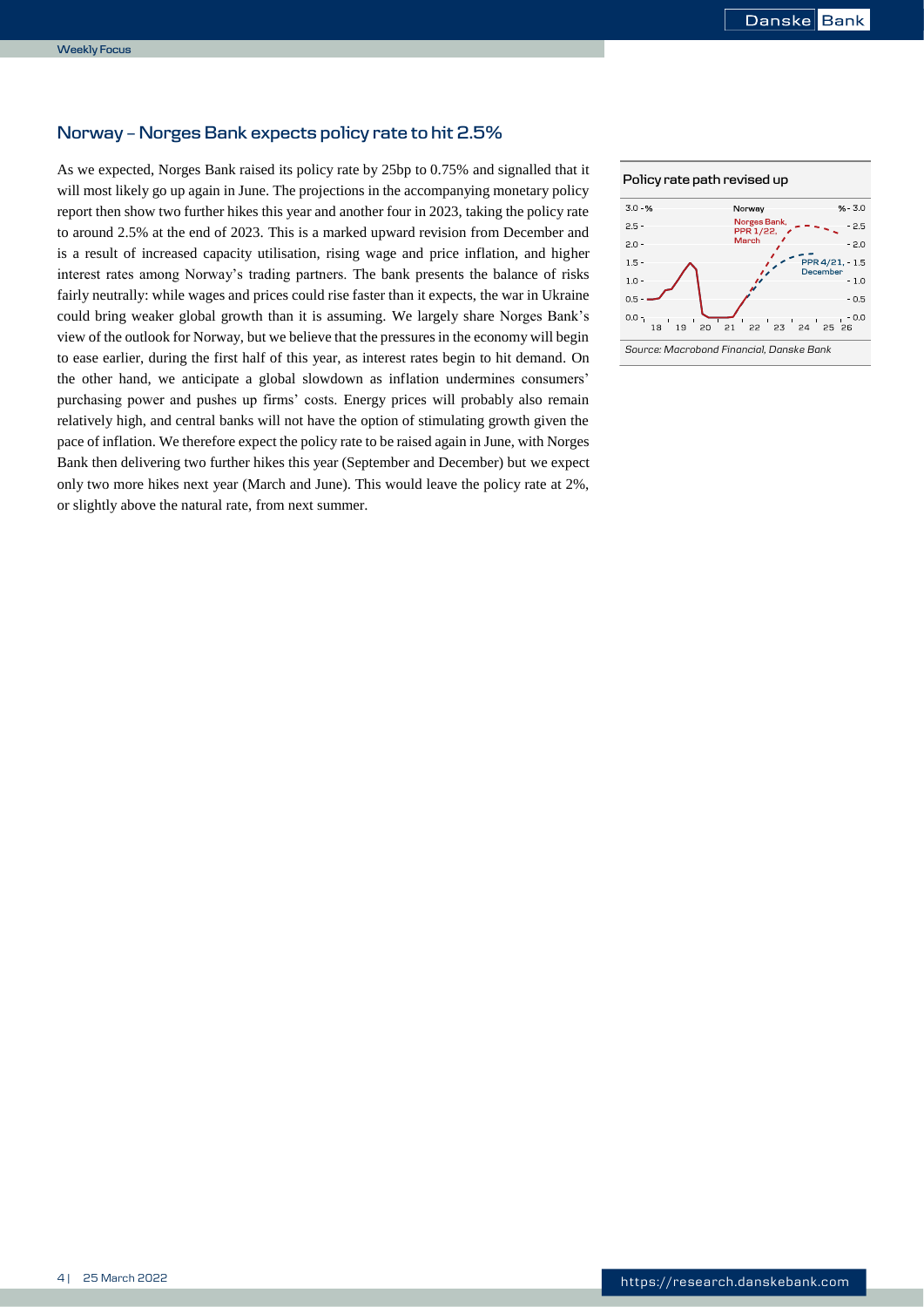## **Calendar**

| During the week         |                          |                                              |                      | Period      | Danske Bank | Consensus        | Previous            |
|-------------------------|--------------------------|----------------------------------------------|----------------------|-------------|-------------|------------------|---------------------|
| Sat 26                  | <b>USD</b>               | Fed's George speaks                          |                      |             |             |                  |                     |
| Monday, March 28, 2022  |                          |                                              |                      | Period      | Danske Bank | Consensus        | Previous            |
| 6:00                    | <b>USD</b>               | Fed's George speaks                          |                      |             |             |                  |                     |
| 8:00                    | <b>SEK</b>               | Trade balance                                | SEK bn               | Feb         |             |                  | 0.4                 |
| 8:00                    | <b>NOK</b>               | Retail sales, s.a.                           | m/m                  | Feb         |             |                  | 0.4%                |
| 8:00                    | <b>NOK</b>               | Credit indicator [C2]                        | y/y                  | Feb         |             |                  | 5.0%                |
| 14:30                   | <b>USD</b>               | Advance goods trade balance                  | USD bn               | Feb         |             | $-106.0$         | $-107.6$            |
| Tuesday, March 29, 2022 |                          |                                              |                      | Period      | Danske Bank | Consensus        | Previous            |
| 1:30                    | <b>JPY</b>               | Unemployment rate                            | $\%$                 | Feb         |             | 2.8%             | 2.8%                |
| 1:30                    | <b>JPY</b>               | Job-to-applicant ratio                       |                      | Feb         |             | 1.2              | 1.2                 |
| 6:00                    | <b>USD</b>               | Fed's George speaks                          |                      |             |             |                  |                     |
| 8:00<br>8:00            | <b>SEK</b><br><b>DEM</b> | Retail sales s.a.<br>GfK consumer confidence | m/m y/y<br>Net. Bal. | Feb<br>Apr  |             | $-12$            | 4.5% 5.1%<br>$-8.1$ |
| 8:45                    | <b>FRF</b>               | Consumer confidence                          | Index                | Mar         |             | 95.0             | 98.0                |
| 15:00                   | <b>USD</b>               | FHFA house price index                       | m/m                  | Jan         |             | 1.3%             | 1.2%                |
| 16:00                   | <b>USD</b>               | Conference Board consumer confidence         | Index                | Mar         |             | 107.8            | 110.5               |
| 16:45                   | <b>USD</b>               | Fed's Harker speaks                          |                      |             |             |                  |                     |
|                         |                          | Wednesday, March 30, 2022                    |                      | Period      | Danske Bank | Consensus        | Previous            |
| 0:30                    | <b>USD</b>               | Fed's George speaks                          |                      |             |             |                  |                     |
| 1:50                    | <b>JPY</b>               | Retail trade                                 | m/m y/y              | Feb         |             | $-0.3%$ $-0.3%$  | $-0.9%$   1.1%      |
| 3:30                    | <b>USD</b>               | Fed's Bostic speaks                          |                      |             |             |                  |                     |
| 9:00                    | <b>ESP</b>               | HICP, preliminary                            | m/m y/y              | Mar         |             | 2.2% 7.9%        | 0.8% 7.6%           |
| 9:00                    | <b>SEK</b>               | Consumer confidence                          | Index                | Mar         |             |                  | 88.9                |
| 9:00                    | <b>SEK</b>               | Economic Tendency Survey                     | Index                | Mar         |             |                  | 113.0               |
| 9:00                    | <b>SEK</b>               | Manufacturing confidence                     | Index                | Mar         |             |                  | 124.3               |
| 9:00                    | CHF                      | KOF leading indicator                        | Index                | Mar         |             | 102.0            | 105.0               |
| 9:15                    | <b>SEK</b>               | NIER economic forecasts                      |                      |             |             |                  |                     |
| 11:00                   | <b>EUR</b>               | Industrial confidence                        | Net bal.             | Mar         |             | 11.0             | 14.0                |
| 11:00                   | <b>EUR</b>               | Economic confidence                          | Index                | Mar         |             | 109.7            | 114.0               |
| 11:00                   | <b>EUR</b>               | Consumer confidence, final                   | Net bal.             | Mar         |             |                  | $-18.7$             |
| 11:00                   | <b>EUR</b>               | Service confidence                           | Net bal.             | Mar         |             | 11.5             | 13.0                |
| 14:00<br>14:15          | <b>DEM</b><br><b>USD</b> | HICP, preliminary                            | m/m y/y<br>1000      | Mar<br>Mar  |             | 1.7% 6.6%<br>413 | 0.9% 5.5%<br>475    |
| 14:30                   | <b>USD</b>               | ADP employment<br>GDP, release               | $q/q$ AR             | 4th quarter |             | 0.071            | 0.07                |
| 14:30                   | <b>USD</b>               | PCE core                                     | q/q AR               | 4th quarter |             |                  | 0.05                |
| 15:15                   | <b>USD</b>               | Fed's Barkin speaks                          |                      |             |             |                  |                     |
| 16:00                   | <b>USD</b>               | Fed's George speaks                          |                      |             |             |                  |                     |
| 16:30                   | <b>USD</b>               | DOE U.S. crude oil inventories               | К                    |             |             |                  | $-2508$             |
|                         |                          | Thursday, March 31, 2022                     |                      | Period      | Danske Bank | Consensus        | Previous            |
| 1:50                    | <b>JPY</b>               | Industrial production, preliminary           | m/m y/y              | Feb         |             | 0.5% 0.8%        | $-0.8% -0.5%$       |
| 3:30                    | <b>CNY</b>               | PMI manufacturing                            | Index                | Mar         |             | 50.0             | 50.2                |
| 3:30                    | <b>CNY</b>               | PMI non-manufacturing                        | Index                | Mar         |             | 50.6             | 51.6                |
| 8:00                    | <b>DKK</b>               | GDP, final                                   | q/qly/y              | 4th quarter |             |                  | $1.1%$              |
| 8:00                    | GBP                      | GDP, final                                   | q/qly/y              | 4th quarter |             | 1.0% 6.5%        | 1.0% 6.5%           |
| 8:00                    | <b>DKK</b>               | Gross unemployment s.a.                      | K [%]                | Feb         |             |                  | 0.027               |
| 8:00                    | <b>DEM</b>               | Retail sales                                 | m/m y/y              | Feb         |             | $0.7\%$ 6.1%     | 1.4% 10.4%          |
| 8:45                    | <b>FRF</b>               | Household consumption                        | m/m y/y              | Feb         |             |                  | $-1.5% -2.1%$       |
| 8:45                    | <b>FRF</b>               | HICP, preliminary                            | m/mly/y              | Mar         |             | 1.2% 4.8%        | 0.9% 4.2%           |
| 9:55                    | <b>DEM</b>               | Unemployment                                 | $\%$                 | Mar         |             | 5.0%             | 5.0%                |
| 10:00                   | NOK                      | Norges Bank's daily FX purchases             | m                    | Apr         |             |                  | $\mathsf O$         |
| 11:00                   | ITL                      | HICP, preliminary                            | m/m y/y              | Mar         |             | 2.6% 7.1%        | 0.8% 6.2%           |
| 11:00                   | <b>EUR</b>               | Unemployment                                 | %                    | Feb         |             | 6.7%             | 6.8%                |
| 14:30<br>14:30          | <b>USD</b><br>CAD        | Initial jobless claims<br>GDP                | 1000                 | Jan         |             |                  | 187<br>0.0% 3.9%    |
| 14:30                   | <b>USD</b>               | PCE core                                     | m/m y/y              | Feb         |             | 0.4% 5.5%        | 0.5% 5.2%           |
| 14:30                   | <b>USD</b>               | Personal spending                            | m/m y/y<br>m/m       | Feb         |             | 0.5%             | 2.1%                |
| 14:30                   | <b>USD</b>               | PCE headline                                 | m/mly/y              | Feb         |             | 0.6% 6.4%        | 0.6% 6.1%           |
| 15:00                   | <b>USD</b>               | Fed's Williams speaks                        |                      |             |             |                  |                     |
| 15:45                   | <b>USD</b>               | Chicago PMI                                  | Index                | Mar         |             | 57.1             | 56.3                |
| 21:00                   | <b>USD</b>               | Fed's George speaks                          |                      |             |             |                  |                     |
| Source: Danske Bank     |                          |                                              |                      |             |             |                  |                     |
|                         |                          |                                              |                      |             |             |                  |                     |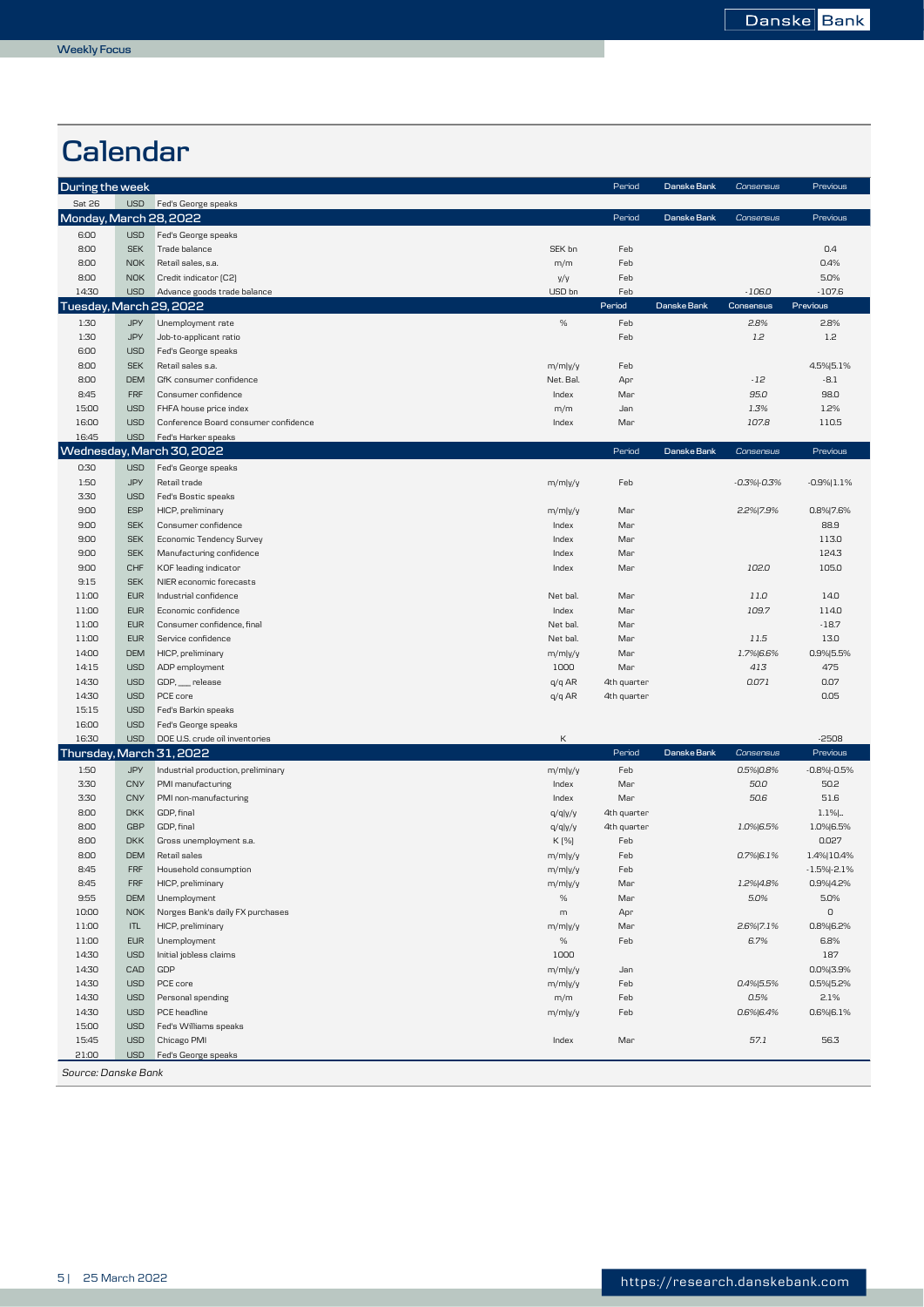## **Calendar**

| Friday, April 1, 2022 |            |                                                      |         | Period      | Danske Bank | Consensus | Previous  |
|-----------------------|------------|------------------------------------------------------|---------|-------------|-------------|-----------|-----------|
|                       | <b>USD</b> | Total vechicle sales                                 | m       | Mar         |             | 14.05     | 14.07     |
| 1:50                  | <b>JPY</b> | Tankan large manufacturers index (outlook)           | Index   | 1st quarter |             | 12.0      | 18.0 13.0 |
| 1:50                  | <b>JPY</b> | Tankan large non-manufacturers index (outlook)       | Index   | 1st quarter |             | 5.0       | 9.0 8.0   |
| 2:30                  | <b>JPY</b> | Nikkei Manufacturing PMI, final                      | Index   | Mar         |             |           | 53.2      |
| 3:45                  | <b>CNY</b> | Caixin PMI manufacturing                             | Index   | Mar         |             | 50.0      | 50.4      |
| 8:30                  | <b>SEK</b> | PMI manufacturing                                    | Index   | Mar         |             |           | 58.6      |
| 8:30                  | CHF        | CPI                                                  | m/m y/y | Mar         |             | 0.5% 2.4% | 0.7% 2.2% |
| 9:00                  | <b>EUR</b> | S&P may publish Netherlands's debt rating            |         | Mar         |             | 59.3      | 60.6      |
| 9:15                  | <b>ESP</b> | PMI manufacturing                                    | Index   | Mar         |             | 55.7      | 56.9      |
| 9:15                  | <b>EUR</b> | S&P may publish Spain's debt rating                  |         | Mar         |             | 55.7      | 56.9      |
| 9:45                  | <b>EUR</b> | S&P may publish Italy's debt rating                  |         | Mar         |             | 57        | 58.3      |
| 9:45                  | <b>ITL</b> | PMI manufacturing                                    | Index   | Mar         |             | 57.0      | 58.3      |
| 9:50                  | <b>EUR</b> | S&P may publish France's debt rating, final          |         | Mar         |             | 54.8      | 54.8      |
| 9:50                  | <b>FRF</b> | PMI manufacturing, final                             | Index   | Mar         |             | 54.8      | 54.8      |
| 9:55                  | <b>EUR</b> | S&P may publish Germany's debt rating, final         |         | Mar         |             | 57.6      | 57.6      |
| 9:55                  | <b>DEM</b> | PMI manufacturing, final                             | Index   | Mar         |             | 57.6      | 57.6      |
| 10:00                 | <b>NOK</b> | Unemployment                                         | %       | Mar         | 2.0%        |           | 2.3%      |
| 10:00                 | <b>EUR</b> | S&P may publish <place>'s debt rating, final</place> |         | Mar         |             | 57        | 57        |
| 10:00                 | <b>EUR</b> | PMI manufacturing, final                             | Index   | Mar         |             | 57.0      | 57.0      |
| 10:00                 | <b>EUR</b> | S&P may publish Greece's debt rating                 |         | Mar         |             |           | 57.8      |
| 10:00                 | <b>NOK</b> | PMI manufacturing                                    | Index   | Mar         | 54.5        |           | 55.9      |
| 10:30                 | GBP        | PMI manufacturing, final                             | Index   | Mar         |             | 55.5      | 55.5      |
| 11:00                 | <b>EUR</b> | HICP inflation, preliminary                          | m/m y/y | Mar         |             | $1.5%$ .  | $0.9%$    |
| 11:00                 | <b>EUR</b> | HICP - core inflation, preliminary                   | y/y     | Mar         | 3.0%        | 3.1%      | 2.7%      |
| 11:00                 | <b>EUR</b> | HICP inflation, preliminary                          | y/y     | Mar         | 6.5%        | 6.4%      | 5.8%      |
| 14:30                 | <b>USD</b> | Unemployment                                         | %       | Mar         |             | 3.7%      | 3.8%      |
| 14:30                 | <b>USD</b> | Average hourly earnings, non-farm                    | m/m y/y | Mar         |             | 0.4% 5.5% | 0.0% 5.1% |
| 14:30                 | <b>USD</b> | Non farm payrolls                                    | 1000    | Mar         | 450         | 450       | 678       |
| 15:30                 | CAD        | RBC manufacturing PMI                                | Index   | Mar         |             |           | 56.6      |
| 15:45                 | <b>USD</b> | Markit PMI manufacturing, final                      | Index   | Mar         |             |           | 58.5      |
| 16:00                 | <b>USD</b> | Construction spending                                | m/m     | Feb         |             | 1.0%      | 1.3%      |
| 16:00                 | <b>USD</b> | ISM manufacturing                                    | Index   | Mar         |             | 58.3      | 58.6      |
| Source: Danske Bank   |            |                                                      |         |             |             |           |           |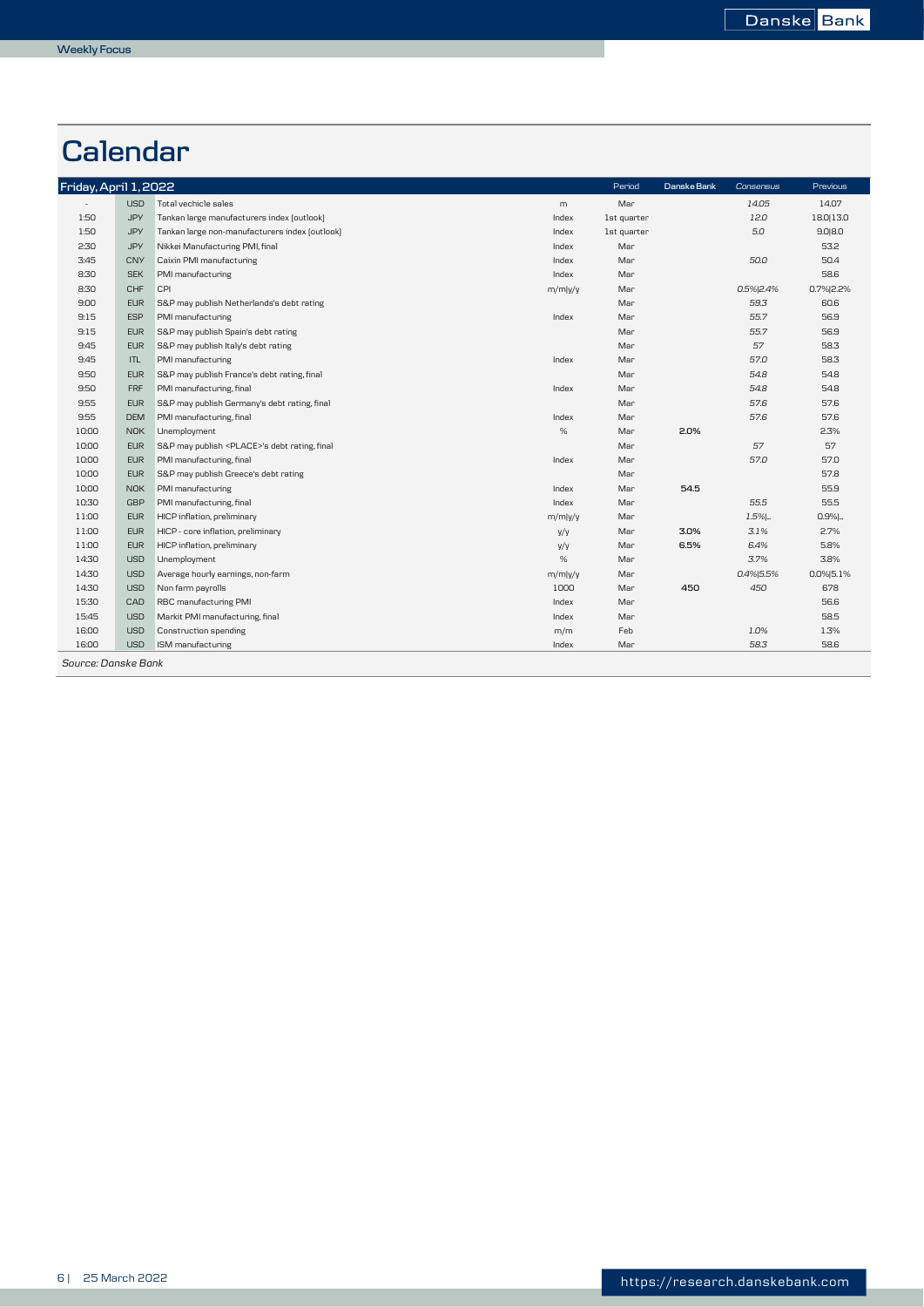## *4B***Macroeconomic forecast**

| Macro forecast. Scandinavia |                      |                   |                   |                                  |                            |                           |                             |                             |                             |                             |                                      |                      |                             |
|-----------------------------|----------------------|-------------------|-------------------|----------------------------------|----------------------------|---------------------------|-----------------------------|-----------------------------|-----------------------------|-----------------------------|--------------------------------------|----------------------|-----------------------------|
|                             | Year                 | GDP <sup>1</sup>  | Private<br>cons.  | Public<br>$\text{cons.}^{\perp}$ | Fixed<br>inv. <sup>1</sup> | Ex-<br>ports <sup>1</sup> | $Im-$<br>ports <sup>:</sup> | Infla-<br>tion <sup>1</sup> | Wage<br>growth <sup>1</sup> | Unem-<br>ploym <sup>3</sup> | <b>Public</b><br>budget <sup>4</sup> | Public<br>$debt^4$   | Current<br>acc <sup>4</sup> |
| Denmark                     | 2021<br>2022<br>2023 | 4.1<br>2.5<br>1.7 | 3.5<br>3.1<br>2.6 | 4.3<br>$-1.2$<br>$-0.6$          | 4.1<br>2.1<br>3.1          | 7.5<br>5.4<br>3.3         | 7.9<br>4.9<br>3.8           | 1.9<br>4.4<br>1.1           | 2.8<br>3.2<br>3.4           | 3.7<br>2.5<br>2.5           | 0.0<br>1.3<br>0.9                    | 37.6<br>33.9<br>32.5 | 7.6<br>7.6<br>6.8           |
| Sweden                      | 2021<br>2022<br>2023 | 4.5<br>3.0<br>2.2 | 5.5<br>4.1<br>2.4 | 3.2<br>1.4<br>1.2                | 6.9<br>5.4<br>2.2          | 6.6<br>3.4<br>4.0         | 8.8<br>5.6<br>3.4           | 2.2<br>4.0<br>1.2           | 2.7<br>1.8<br>2.1           | 8.8<br>7.3<br>6.5           | $-0.8$<br>0.2<br>0.7                 | 37.0<br>33.0<br>30.0 | 1.4<br>3.9<br>4.1           |
| Norway                      | 2021<br>2022<br>2023 | 4.2<br>3.8<br>2.0 | 5.0<br>6.5<br>2.0 | 3.9<br>1.3<br>1.3                | $-0.3$<br>3.1<br>2.0       | 4.8<br>6.0<br>4.0         | 2.0<br>7.5<br>4.0           | 3.5<br>3.3<br>1.8           | 3.2<br>3.4<br>3.6           | 3.2<br>2.3<br>2.2           |                                      |                      |                             |

## **Macro forecast. Euroland**

|           | Year | GDP <sup>1</sup> | Private<br>cons. | Public<br>cons. | Fixed<br>inv <sup>1</sup> | Ex-<br>ports <sup>1</sup> | $Im-$<br>ports | Infla-<br>tion <sup>1</sup> | Wage<br>growth <sup>1</sup> | Unem-<br>ploym <sup>3</sup> | Public<br>budget $^4$ | Public<br>debt <sup>4</sup> | Current<br>acc <sup>4</sup> |
|-----------|------|------------------|------------------|-----------------|---------------------------|---------------------------|----------------|-----------------------------|-----------------------------|-----------------------------|-----------------------|-----------------------------|-----------------------------|
| Euro area | 2021 | 5.3              | 3.5              | 3.8             | 4.3                       | 10.9                      | 8.6            | 2.6                         | 4.1                         | 7.7                         | $-6.9$                | 99.8                        | 3.1                         |
|           | 2022 | 2.5              | 2.8              | 3.9             | 3.7                       | 7.3                       | 9.4            | 7.0                         | 2.5                         | 6.7                         | $-3.6$                | 97.6                        | 3.2                         |
|           | 2023 | 2.8              | 1.2              | 3.7             | 4.5                       | 5.3                       | 4.9            | 2.0                         | 3.4                         | 6.5                         | $-2.1$                | 96.7                        | 3.4                         |
| Germany   | 2021 | 2.9              | 0.1              | 3.1             | 1.3                       | 9.8                       | 9.1            | 3.2                         | 3.4                         | 3.5                         | $-4.9$                | 71.4                        | 6.6                         |
|           | 2022 | 1.0              | 2.8              | 2.6             | 0.2                       | 6.2                       | 8.8            | 7.4                         | 3.2                         | 3.1                         | $-2.1$                | 69.2                        | 6.6                         |
|           | 2023 | 3.6              | 1.6              | 4.1             | 4.0                       | 6.4                       | 4.9            | 2.7                         | 3.8                         | 2.9                         | $-0.5$                | 68.1                        | 6.8                         |
| Finland   | 2021 | 3.5              | 3.1              | 3.2             | 1.2                       | 4.7                       | 5.3            | 2.2                         | 2.4                         | 7.7                         | $-2.7$                | 65.8                        | 0.9                         |
|           | 2022 | 2.8              | 3.5              | 1.0             | 4.0                       | 6.0                       | 6.5            | 2.6                         | 2.8                         | 6.9                         | $-2.3$                | 67.0                        | 0.8                         |
|           | 2023 | 1.6              | 1.5              | 0.5             | 3.0                       | 3.0                       | 3.0            | 1.8                         | 2.6                         | 6.6                         | $-1.3$                | 66.7                        | 0.7                         |

#### **Macro forecast. Global USA 2021** 5.7 7.9 0.5 7.8 4.6 14.0 4.7 4.0 5.4 -13.4 129.7 -3.5 **2022** 2.8 2.5 0.1 2.9 4.9 5.5 7.2 5.0 4.0 -4.7 125.6 -3.5 **2023** 2.0 1.9 1.0 3.5 1.5 1.8 3.0 4.6 3.8 -3.1 124.0 -3.3 **China 2021** 8.0 10.2 - 5.2 - - 0.7 5.0 - -5.6 68.9 3.0 **2022** 4.7 6.0 - 3.0 - - 3.0 5.5 - -7.0 72.0 1.0 **2023** 5.3 6.0 4.5 2.5 5.5 -6.8 74.5 0.7 **UK 2021** 7.5 3.8 15.8 5.3 -3.0 1.0 2.6 4.9 4.5 -5.3 96.9 -3.4 **2022** 5.1 6.1 3.3 6.5 3.3 4.8 5.2 3.2 4.0 -0.6 96.7 -5.3 **2023** 2.4 2.5 0.8 4.8 3.4 3.7 2.9 3.9 3.7 0.5 96.7 -4.7 **Japan 2021** 1.8 1.4 2.7 -1.1 10.9 5.9 -0.2 - 2.8 - - - **2022** 2.4 3.3 2.2 -0.5 3.0 2.0 0.4 - 2.6 - - - **2023** 1.2 1.4 0.7 0.4 3.2 2.0 0.5 - 2.5 - - - **Current acc.<sup>4</sup> Imports<sup>1</sup> Inflation<sup>1</sup> Unemploym<sup>3</sup> Wage growth<sup>1</sup> Public budget<sup>4</sup> Public debt<sup>4</sup> Year GDP<sup>1</sup> Private cons.<sup>1</sup> Public cons.<sup>1</sup> Fixed inv.<sup>1</sup> Exports<sup>1</sup>**

*Source: OECD and Danske Bank. 1) % y/y. 2) % contribution to GDP growth. 3) % of labour force. 4) % of GDP.*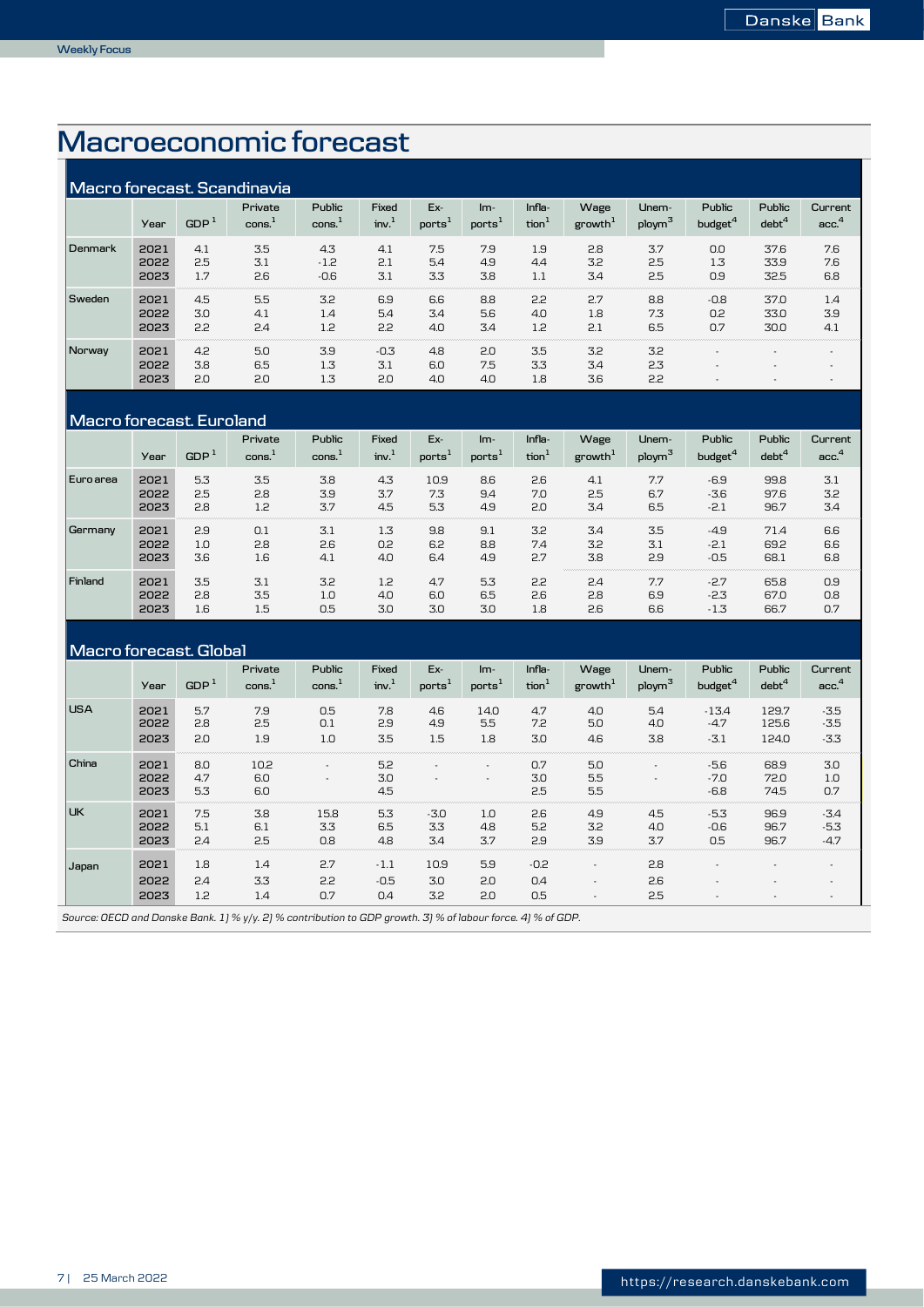## *5B***Financial forecast**

|            |        | <b>Bond and money markets</b> |                     |                    |                     |                    |                    |                    |                    |                    |
|------------|--------|-------------------------------|---------------------|--------------------|---------------------|--------------------|--------------------|--------------------|--------------------|--------------------|
|            |        | Key interest<br>rate          | 3m interest<br>rate | 2-yr swap<br>vield | 10-yr swap<br>vield | Currency<br>vs EUR | Currency<br>vs USD | Currency<br>vs DKK | Currency<br>vs NOK | Currency<br>vs SEK |
| <b>USD</b> | 25-Mar | 0.50                          | 0.97                | 2.42               | 2.45                | 110.1              | ä,                 | 675.7              | 865.1              | 940.0              |
|            | $+3m$  | 1.25                          | 1.40                | 2.40               | 2.50                | 108.0              |                    | 689.1              | 925.9              | 944.4              |
|            | $+6m$  | 1.75                          | 1.88                | 2.60               | 2.60                | 106.0              |                    | 702.4              | 943.4              | 952.8              |
|            | $+12m$ | 2.75                          | 2.77                | 2.90               | 2.70                | 105.0              |                    | 709.5              | 952.4              | 971.4              |
| <b>EUR</b> | 25-Mar | $-0.50$                       | $-0.48$             | 0.41               | 1.12                |                    | 110.1              | 744.0              | 952.6              | 1035.1             |
|            | $+3m$  | $-0.50$                       | $-0.53$             | 0.40               | 1.10                |                    | 108.0              | 744.3              | 1000.0             | 1020.0             |
|            | $+6m$  | $-0.50$                       | $-0.53$             | 0.80               | 1.20                |                    | 106.0              | 744.5              | 1000.0             | 1010.0             |
|            | $+12m$ | 0.00                          | $-0.03$             | 1.10               | 1.45                |                    | 105.0              | 745.0              | 1000.0             | 1020.0             |
| <b>JPY</b> | 25-Mar | $-0.10$                       | $-0.01$             | 0.10               | 0.39                | 120.5              | 121.7              | 6.17               | 7.90               | 8.59               |
|            | $+3m$  | $-0.10$                       |                     |                    |                     | 125.3              | 116.0              | 5.94               | 7.98               | 8.14               |
|            | $+6m$  | $-0.10$                       |                     |                    |                     | 121.9              | 115.0              | 6.11               | 8.20               | 8.29               |
|            | $+12m$ | $-0.10$                       |                     |                    |                     | 115.5              | 110.0              | 6.45               | 8.66               | 8.83               |
| GBP*       | 25-Mar | 0.75                          |                     | 1.93               | 1.66                | 83.4               | 132.0              | 892.2              | 1142.2             | 1241.2             |
|            | $+3m$  | 1.00                          |                     | 2.25               | 1.80                | 84.0               | 128.6              | 886.0              | 1190.5             | 1214.3             |
|            | $+6m$  | 1.25                          |                     | 2.35               | 1.90                | 84.0               | 126.2              | 886.3              | 1190.5             | 1202.4             |
|            | $+12m$ | 1.50                          |                     | 2.40               | 1.90                | 84.0               | 125.0              | 886.9              | 1190.5             | 1214.3             |
| CHF*       | 25-Mar | $-0.75$                       |                     | $-0.09$            | 0.78                | 102.1              | 92.7               | 728.9              | 933.2              | 1014.1             |
|            | $+3m$  | $-0.75$                       |                     |                    |                     | 102.0              | 94.4               | 729.7              | 980.4              | 1000.0             |
|            | $+6m$  | $-0.75$                       |                     |                    |                     | 101.0              | 95.3               | 737.1              | 990.1              | 1000.0             |
|            | $+12m$ | $-0.75$                       |                     |                    |                     | 100.0              | 95.2               | 745.0              | 1000.0             | 1020.0             |
| <b>DKK</b> | 25-Mar | $-0.60$                       | $-0.23$             | 0.67               | 1.36                | 744.04             | 675.69             |                    | 128.03             | 139.12             |
|            | $+3m$  | $-0.60$                       | $-0.24$             | 0.65               | 1.35                | 744.25             | 689.12             |                    | 134.36             | 137.05             |
|            | $+6m$  | $-0.60$                       | $-0.23$             | 1.05               | 1.45                | 744.50             | 702.36             |                    | 134.32             | 135.66             |
|            | $+12m$ | $-0.10$                       | 0.26                | 1.35               | 1.70                | 745.00             | 709.52             |                    | 134.23             | 136.91             |
| <b>SEK</b> | 25-Mar | 0.00                          | 0.07                | 1.21               | 1.86                | 1035.1             | 940.0              | 71.9               | 92.0               | 100.0              |
|            | $+3m$  | 0.00                          | 0.03                | 1.00               | 1.70                | 1020.0             | 944.4              | 73.0               | 98.0               |                    |
|            | $+6m$  | 0.25                          | 0.30                | 1.10               | 1.70                | 1010.0             | 952.8              | 73.7               | 99.0               |                    |
|            | $+12m$ | 0.75                          | 0.80                | 1.25               | 1.70                | 1020.0             | 971.4              | 73.0               | 98.0               |                    |
| <b>NOK</b> | 25-Mar | 0.75                          | 1.41                | 2.56               | 2.79                | 952.6              | 865.1              | 78.1               | 100.0              | 108.7              |
|            | $+3m$  | 1.00                          | 1.43                | 2.55               | 2.75                | 1000.0             | 925.9              | 74.4               |                    | 102.0              |
|            | $+6m$  | 1.25                          | 1.69                | 2.75               | 2.80                | 1000.0             | 943.4              | 74.5               |                    | 101.0              |
|            | $+12m$ | 1.75                          | 2.19                | 2.95               | 2.85                | 1000.0             | 952.4              | 74.5               |                    | 102.0              |

\*Note: GBP swaps are SONIA and CHF swaps are SHARON

| <b>Commodities</b> |        |                |                |                |                |                |                |    |                |      |      |
|--------------------|--------|----------------|----------------|----------------|----------------|----------------|----------------|----|----------------|------|------|
|                    |        | 2022           |                |                | 2023           |                |                |    | Average        |      |      |
|                    | 25-Mar | Q <sub>1</sub> | Q <sub>2</sub> | Q <sub>3</sub> | Q <sub>4</sub> | Q <sub>1</sub> | Q <sub>2</sub> | 03 | Q <sub>4</sub> | 2022 | 2023 |
| <b>ICE Brent</b>   | 115    | 98             | 125            | 115            | 100            | 95             | 95             | 95 | 95             | 110  | 95   |

*Source Danske Bank*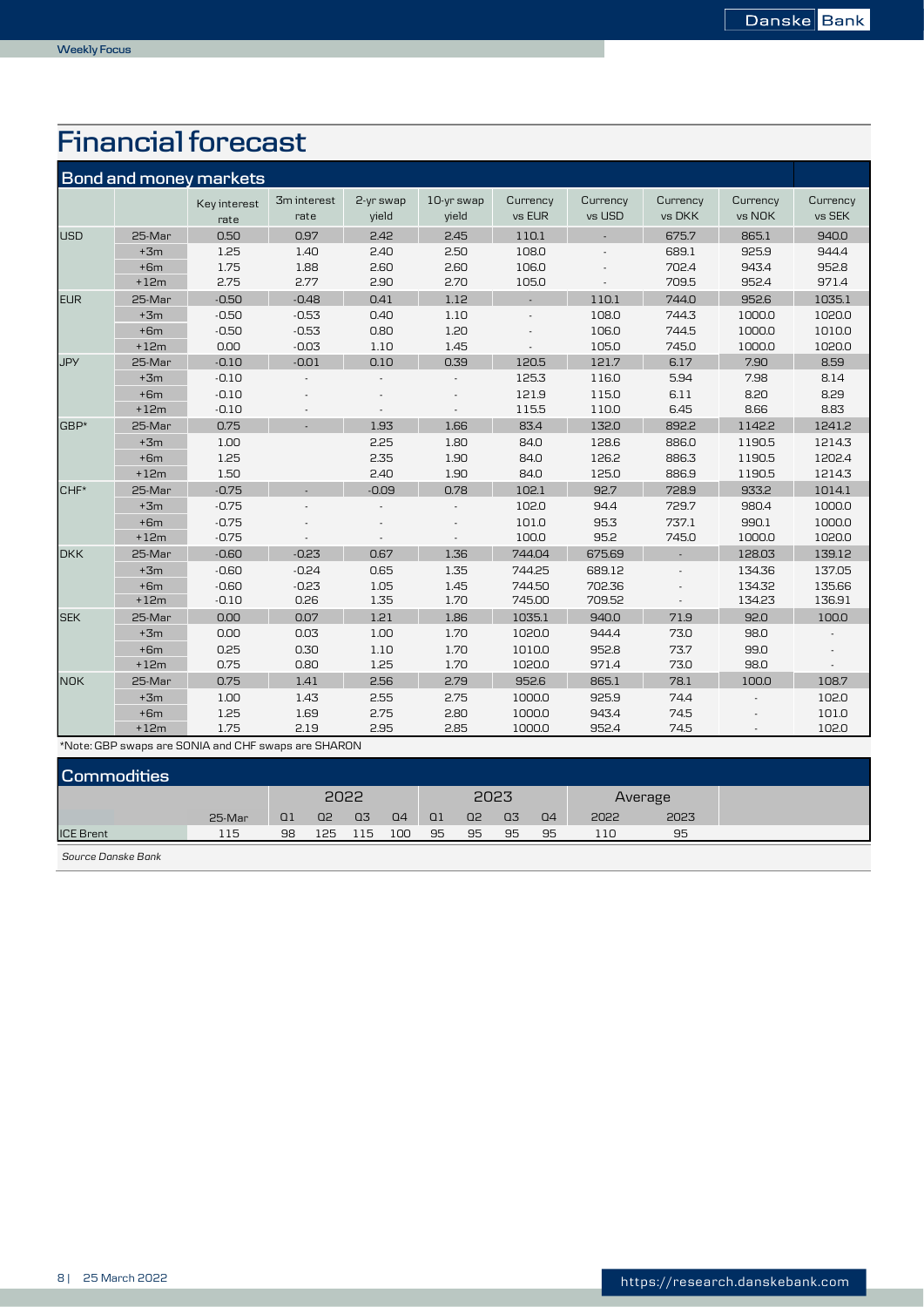## **Disclosures**

This research report has been prepared by Danske Bank A/S ('Danske Bank'). The author of this research report is Aila Mihr, Senior Analyst.

### **Analyst certification**

Each research analyst responsible for the content of this research report certifies that the views expressed in the research report accurately reflect the research analyst's personal view about the financial instruments and issuers covered by the research report. Each responsible research analyst further certifies that no part of the compensation of the research analyst was, is or will be, directly or indirectly, related to the specific recommendations expressed in the research report.

### **Regulation**

Danske Bank is authorised and subject to regulation by the Danish Financial Supervisory Authority and is subject to the rules and regulation of the relevant regulators in all other jurisdictions where it conducts business. Danske Bank is subject to limited regulation by the Financial Conduct Authority and the Prudential Regulation Authority (UK). Details on the extent of the regulation by the Financial Conduct Authority and the Prudential Regulation Authority are available from Danske Bank on request.

Danske Bank's research reports are prepared in accordance with the recommendations of the Danish Securities Dealers Association.

### **Conflicts of interest**

Danske Bank has established procedures to prevent conflicts of interest and to ensure the provision of high-quality research based on research objectivity and independence. These procedures are documented in Danske Bank's research policies. Employees within Danske Bank's Research Departments have been instructed that any request that might impair the objectivity and independence of research shall be referred to Research Management and the Compliance Department. Danske Bank's Research Departments are organised independently from and do not report to other business areas within Danske Bank.

Research analysts are remunerated in part based on the overall profitability of Danske Bank, which includes investment banking revenues, but do not receive bonuses or other remuneration linked to specific corporate finance or debt capital transactions.

Danske Bank is a market maker and liquidity provider and may hold positions in the financial instruments mentioned in this research report.

Danske Bank, its affiliates and subsidiaries are engaged in commercial banking, securities underwriting, dealing, trading, brokerage, investment management, investment banking, custody and other financial services activities, may be a lender to the companies mentioned in this publication and have whatever rights are available to a creditor under applicable law and the applicable loan and credit agreements. At any time, Danske Bank, its affiliates and subsidiaries may have credit or other information regarding the companies mentioned in this publication that is not available to or may not be used by the personnel responsible for the preparation of this report, which might affect the analysis and opinions expressed in this research report.

## **Financial models and/or methodology used in this research report**

Calculations and presentations in this research report are based on standard econometric tools and methodology as well as publicly available statistics for each individual fixed income asset.

We base our conclusion on an estimation of the financial risk profile of the financial asset. By combining these risk profiles with market technical and financial asset-specific issues such as rating, supply and demand factors, macro factors, regulation, curve structure, etc., we arrive at an overall view and risk profile for the specific financial asset. We compare the financial asset to those of peers with similar risk profiles and on this background, we estimate whether the specific financial asset is attractively priced in the specific market. We express these views through buy and sell recommendations. These signal our opinion about the financial asset's performance potential in the coming three to six months.

More information about the valuation and/or methodology and the underlying assumptions is accessible via *<https://danskeci.com/ci/research/research-disclaimer>*. Select *Fixed Income Research Methodology*.

### **Risk warning**

Major risks connected with recommendations or opinions in this research report, including a sensitivity analysis of relevant assumptions, are stated throughout the text.

## **Completion and first dissemination**

The completion date and time in this research report mean the date and time when the author hands over the final version of the research report to Danske Bank's editing function for legal review and editing.

The date and time of first dissemination mean the date and estimated time of the first dissemination of this research report. The estimated time may deviate up to 15 minutes from the effective dissemination time due to technical limitations.

See the final page of this research report for the date and time of completion and first dissemination.

## **Validity time period**

This communication as well as the communications in the list referred to below are valid until the earlier of (a) dissemination of a superseding communication by the author, or (b) significant changes in circumstances following its dissemination, including events relating to the market or the issuer, which can influence the price of the issuer or financial instrument.

### **Investment recommendations disseminated in the preceding 12-month period**

A list of previous investment recommendations disseminated by the lead analyst(s) of this research report in the preceding 12-month period can be found at *<https://danskeci.com/ci/research/research-disclaimer>*. Select Fixed Income Trade Recommendation History

Other previous investment recommendations disseminated by Danske Bank are also available in the database.

See *[https://danskeci.com/ci/research/research-disclaimer](http://www.danskebank.com/en-uk/ci/Products-Services/Markets/Research/Pages/researchdisclaimer.aspx.)* for further disclosures and information.

This research has been prepared by Danske Bank A/S. It is provided for informational purposes only and should not be considered investment, legal or tax advice. It does not constitute or form part of, and shall under no circumstances be considered as, an offer to sell or a solicitation of an offer to purchase or sell any relevant financial instruments (i.e. financial instruments mentioned herein or other financial instruments of any issuer mentioned herein and/or options, warrants, rights or other interests with respect to any such financial instruments) ('Relevant Financial Instruments').

This research report has been prepared independently and solely on the basis of publicly available information that Danske Bank A/S considers to be reliable but Danske Bank A/S has not independently verified the contents hereof. While reasonable care has been taken to ensure that its contents are not untrue or misleading, no representation or warranty, express or implied, is made as to, and no reliance should be placed on, the fairness, accuracy, completeness or reasonableness of the information, opinions and projections contained in this research report and Danske Bank A/S, its affiliates and subsidiaries accept no liability whatsoever for any direct or consequential loss, including without limitation any loss of profits, arising from reliance on this research report.